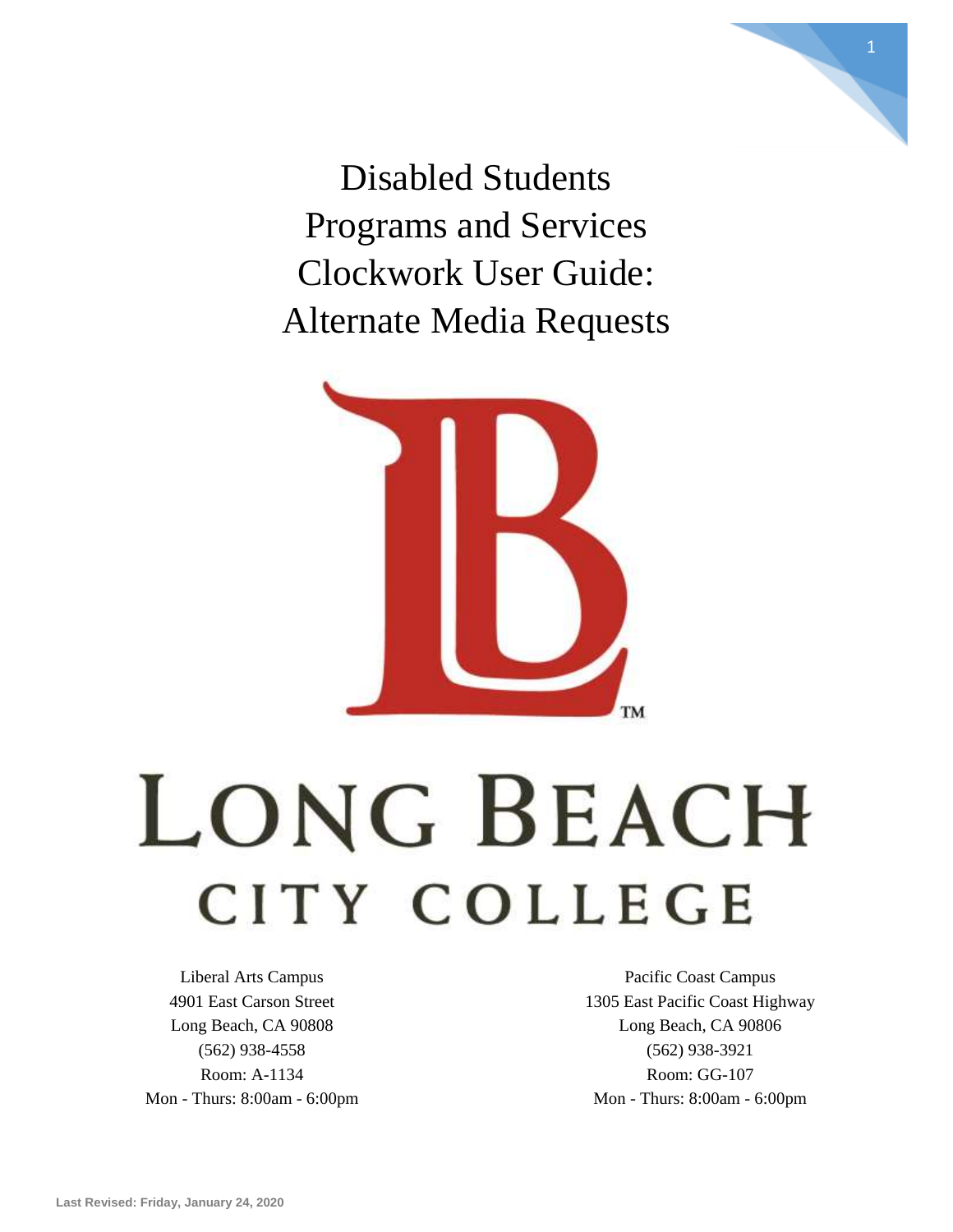

# Table of Contents

## Chapter Page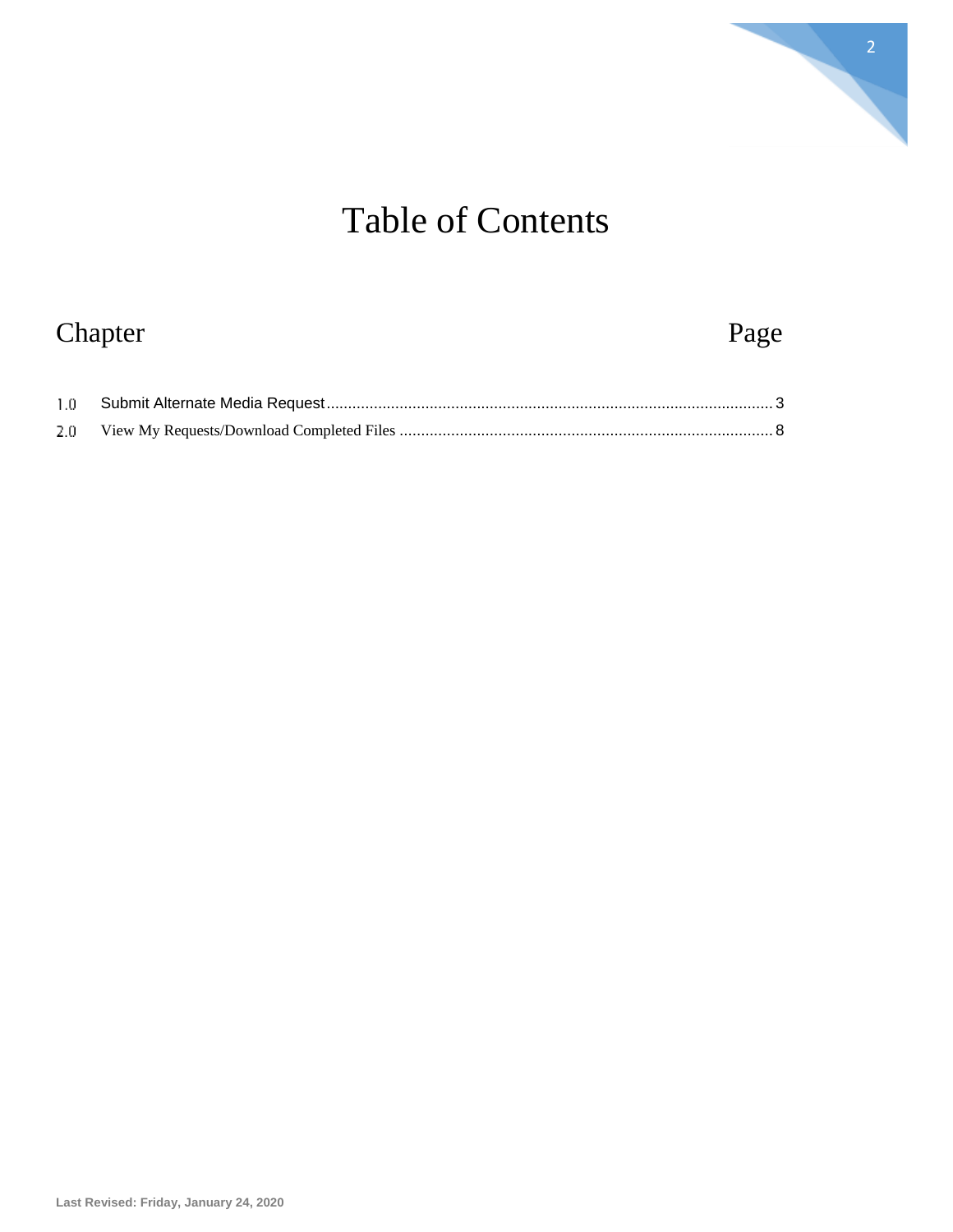## <span id="page-2-0"></span>**Submit Alternate Media Request** 1.0 Submit Alternate Media Request

Start by clicking "Alternate Textbooks" on the **Clockwork Homepage**.



You will be greeted by some informational text. Please note that you **must** purchase a copy of the textbook and 1) Upload its receipt or 2) Upload photos of the front and back covers of your textbook. Click "New Request" to continue.

3



Welcome to the LBCC Alternate Media website. You can use this website to:

- Create new request (textbook receipt copies required)
- View my requests
- Download my files

You must purchase or be in possession of a legal copy of the book(s). You will be required to upload a receipt(s) OR if you did not purchase the book(s) but are in possession of a legal copy, you will be required to upload photos of the front and back covers.

Please select an option from the menu in order to get started. You will be asked to login using your student ID number.

LBCC Dev ClockWork Online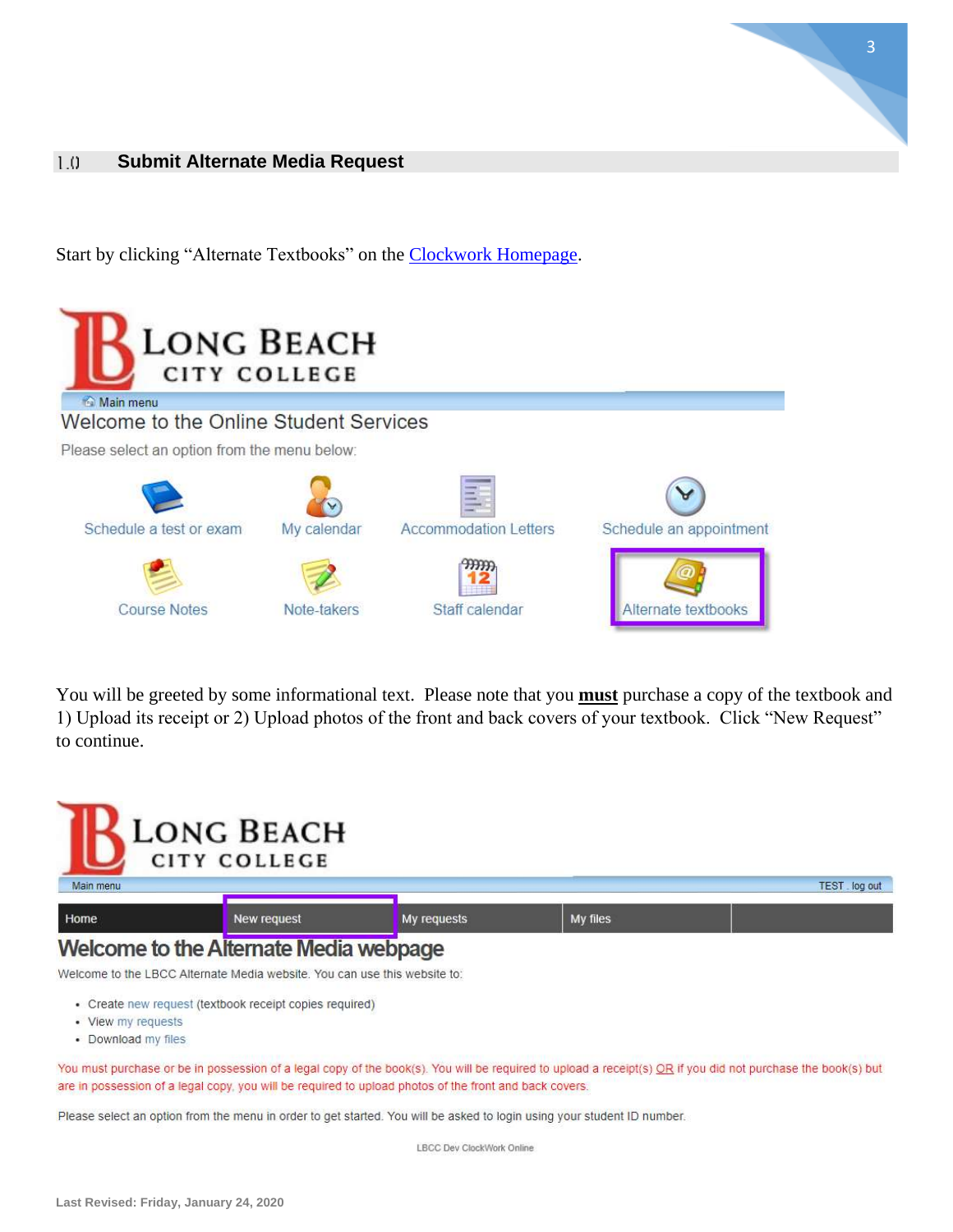On the following page please select the session (term) and the course. Note that wait-listed/dropped courses will **not** appear here. Then click "Search Books".



You can then search by the ISBN number or book title and hit enter. Click the "+" sign to add a book to your shopping cart. You can add multiple books for one particular course. You can find the ISBN on the back of the book, under the bar code. It is a 13 digit number that starts with "978".

| Main menu                    |                                                           |                                                                                                                                                                 |          | No por TEST |
|------------------------------|-----------------------------------------------------------|-----------------------------------------------------------------------------------------------------------------------------------------------------------------|----------|-------------|
| Home<br>Request by searching | New request                                               | My requests                                                                                                                                                     | My files |             |
|                              | contact Carl Garner at caarner@fbirr.edu or 562-938-4922. | Please search our media content database and Web by ISBN. Create new alternate media request using the results. If your textbook version does not appear please |          |             |
| Registered courses           | Search content by title or ISBN Machiaveli The Prince     |                                                                                                                                                                 |          | ◙           |
| Searching for books          | Results:                                                  |                                                                                                                                                                 |          |             |
|                              | THE PRINCE<br>The Prince                                  | 18日程:975-1-5出19-5903-0                                                                                                                                          |          |             |
|                              |                                                           | Published on March 2016                                                                                                                                         |          |             |
|                              |                                                           | by Nicoalo Machavell                                                                                                                                            |          |             |
|                              | <b>THE STATE</b><br>Machiavelli                           |                                                                                                                                                                 |          |             |
|                              |                                                           | ISBN 978-3-6472-0395-7<br>Published on February 2012                                                                                                            |          |             |
|                              |                                                           | by Modaló Máchiavedi                                                                                                                                            |          |             |
|                              | Cintr'<br>The Art of War                                  |                                                                                                                                                                 |          |             |
|                              | Nor Yet<br><b>Antichile</b>                               |                                                                                                                                                                 |          |             |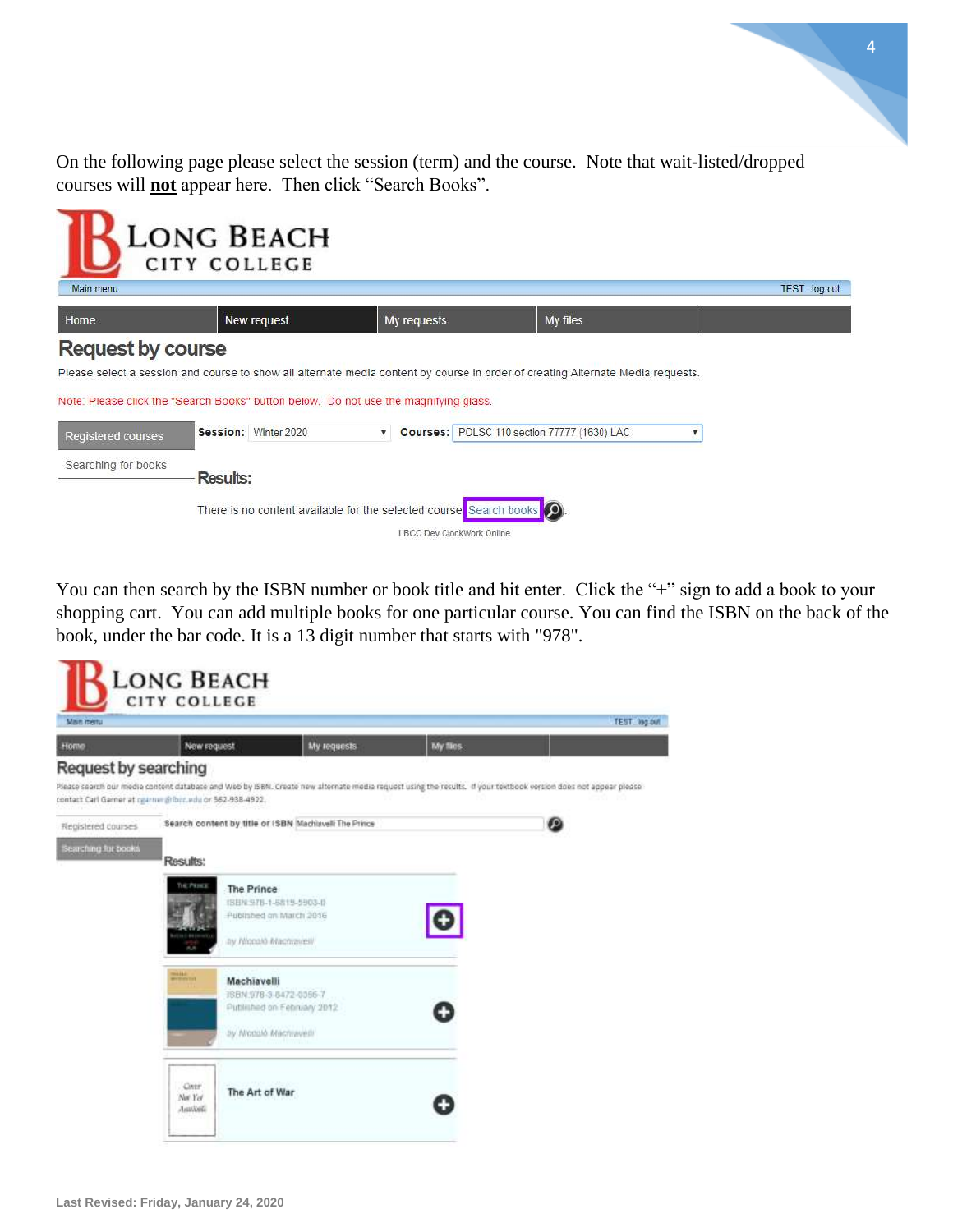You will see any books you add under the "Pending requests" area. When you have added all of the required books for one course you can click on the shopping cart to continue.



5

Select the appropriate media format (ex: Braille, General E-Text, etc) for the item(s). Then be sure to upload 1) A copy of your receipt or 2) A picture of the front and back covers of your textbook.

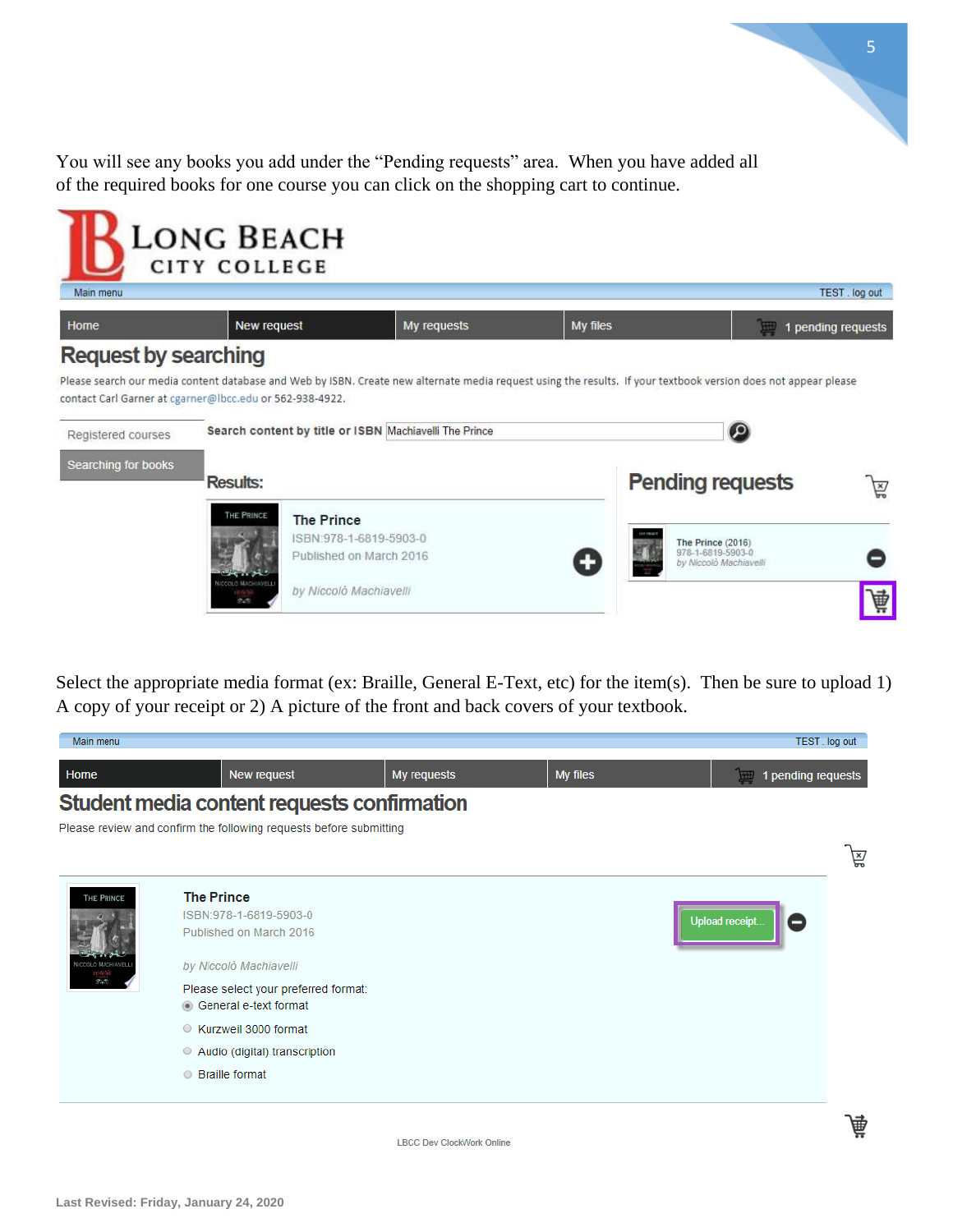You should then see that your receipt was successfully loaded. Click the shopping cart to continue.

| Home       | New request                                                        | My requests                                                     | My files | 1 pending requests |   |
|------------|--------------------------------------------------------------------|-----------------------------------------------------------------|----------|--------------------|---|
|            | Student media content requests confirmation                        |                                                                 |          |                    |   |
|            | Please review and confirm the following requests before submitting |                                                                 |          |                    |   |
|            |                                                                    |                                                                 |          |                    | 島 |
|            |                                                                    |                                                                 |          |                    |   |
| THE PHINCE | <b>The Prince</b>                                                  |                                                                 |          |                    |   |
|            | ISBN 978-1-6819-5903-0                                             |                                                                 |          |                    |   |
|            | Published on March 2016                                            |                                                                 |          |                    |   |
| Mazieran   | by Niccoló Machiavelli                                             |                                                                 |          |                    |   |
|            | Please select your preferred format:                               |                                                                 |          |                    |   |
|            | General e-text format                                              |                                                                 |          |                    |   |
|            | Kurzweil 3000 format                                               |                                                                 |          |                    |   |
|            | Audio (digital) transcription                                      |                                                                 |          |                    |   |
|            | <b>Braille format</b>                                              |                                                                 |          |                    |   |
|            |                                                                    | File The Prince Receipt.PNG (78.2 kB) was successfully uploaded |          |                    |   |

You should then see a page confirming submission(s).

|                                                  | LONG BEACH<br>CITY COLLEGE |             |          |               |  |
|--------------------------------------------------|----------------------------|-------------|----------|---------------|--|
| Main menu                                        |                            |             |          | TEST. log out |  |
| Home                                             | <b>New request</b>         | My requests | My files |               |  |
| <b>Alternate Media Requests Submitted Result</b> |                            |             |          |               |  |

Thank you for submitting your Alternatea Media request(s). All of your requests were submitted successfully. You will receive a confirmation email promptly with the details.

**LBCC Dev ClockWork Online** 

 $\mathbf{r}$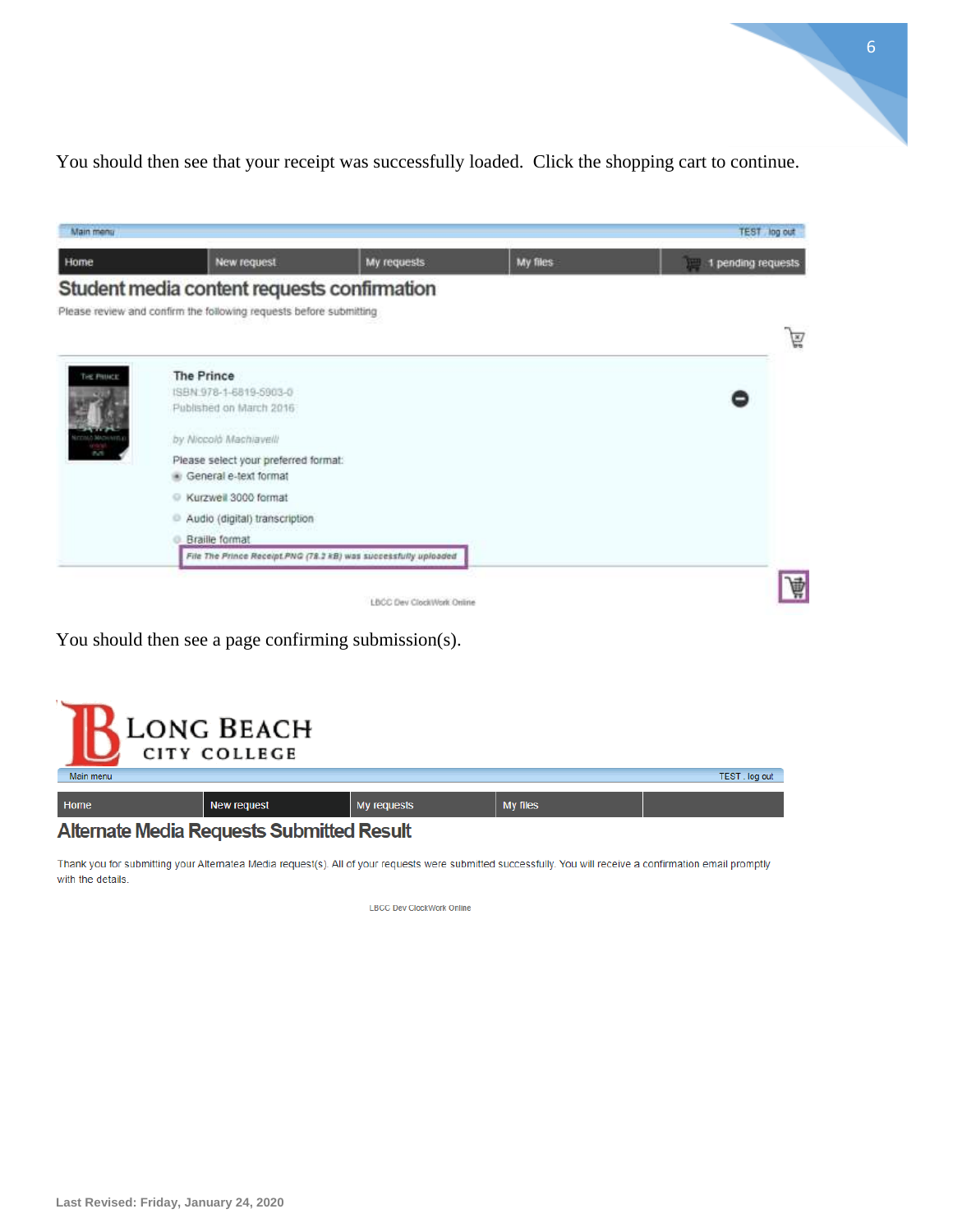

### You should also receive an email additionally confirming the request was received.

Disabled Students Programs and Services Liberal Arts Campus | 4901 East Carson Street, Long Beach, California 90808 | tel 562.938.4111 fax 562.938.4118<br>| Pacific Coast Campus | 1305 East Pacific Coast Highway, Long Beach, California 90806 | tel 562.938.4111 fax LONG BEACH<br>CITY COLLEGE www.LBCC.edu

Dear TEST STUDENT (ID: TEST),

This email serves to confirm that the Disabled Student Programs & Services (DSP&S) has received your request for alternate media item(s). You can view this request(s) by clicking "My Requests" in Clockwork.

When your materials are ready, you will receive an email with instructions for receiving your material. Please be advised that completion timelines vary by the type of reading material and format requested.

Sincerely,

Disabled Student Programs and Services Long Beach City College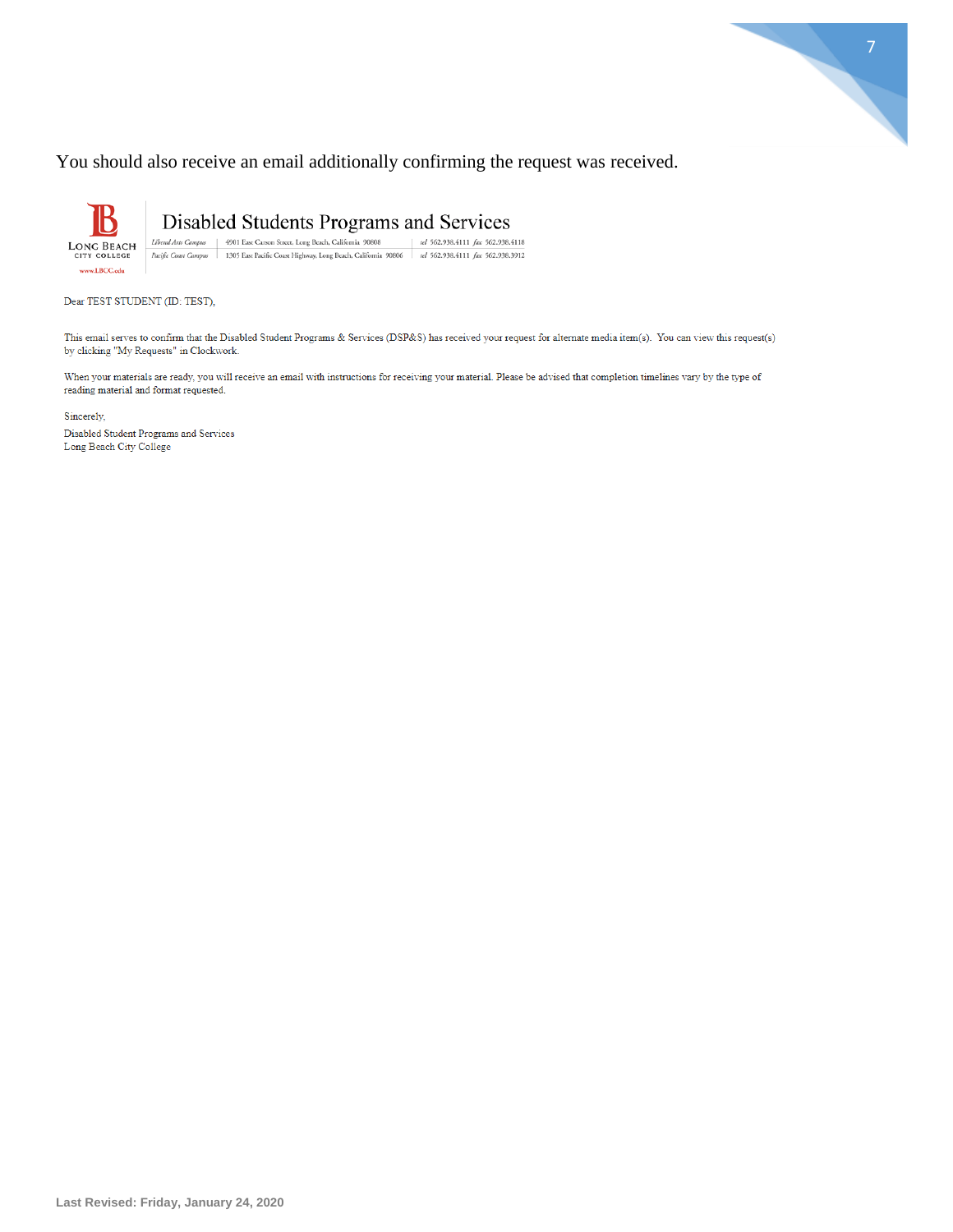#### <span id="page-7-0"></span>**View My Requests/Download Completed Files**  $2.0$

To view your request(s), click on "My requests". Requests for the term will show applicable status' and dates.

| Main menu             | <b>LONG BEACH</b><br><b>CITY COLLEGE</b>                                                     |             |          | TEST. log out |
|-----------------------|----------------------------------------------------------------------------------------------|-------------|----------|---------------|
|                       |                                                                                              |             |          |               |
| Home                  | New request                                                                                  | My requests | My files |               |
| <b>My requests</b>    |                                                                                              |             |          |               |
|                       | Please select a session to display all your content requested during this session.           |             |          |               |
| Session: Winter 2020  | ▼                                                                                            |             |          |               |
|                       |                                                                                              |             |          |               |
|                       | Principles of Mathematics Book 1 (Student) (978-0-8905-1875-5)<br>by Katherine A. Loop       |             |          |               |
|                       | Format: Audio (digital) transcription<br>Status: In Progress<br>Request made on Sep 09, 2019 |             |          |               |
| THE PRINCE            | The Prince (978-1-6819-5903-0)                                                               |             |          |               |
|                       | by Niccolò Machiavelli<br>Format: Unspecified                                                |             |          |               |
| <b>COLO MACHIAVEL</b> | Status: Created                                                                              |             |          |               |
| 840                   | Request made on Jan 17, 2020                                                                 |             |          |               |

When files are ready to be downloaded/picked up at a later date, you will receive an email provided by DSPS staff indicating relevant details.



#### Dear TEST STUDENT (ID: TEST),

Your request for alternate media for the item(s) listed below has been completed:

#### **Text: The Virtue of Nationalism** Format: DIGITAL\_TEXTBOOK\_ETEXT

If you requested for your material to be delivered via email, you will receive your material as an attachment to this email. If you requested to pick up your material in person, please email the Adaptive Computing Specialist to confirm your preferred pick up date and time. If you requested for your material to be uploaded to Kurzweil Firefly, please confirm that your material is in your student folder.

For additional questions or concerns, please contact the Adaptive Computing Specialist via phone or email.